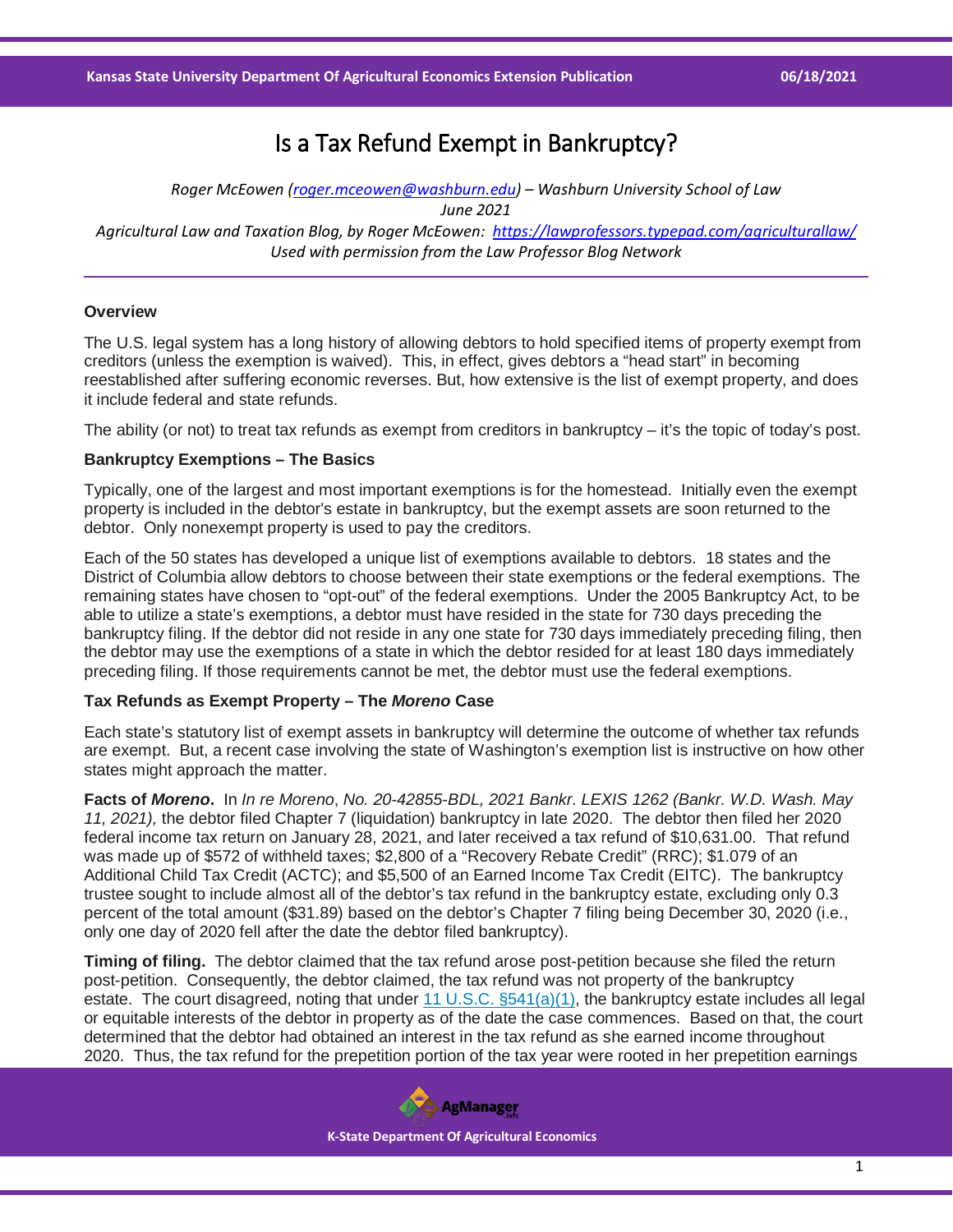and were property of the bankruptcy estate regardless of the fact that she had to file a return to receive the refund.

**RRC.** The debtor used the state's list of exemptions and the trustee conceded that certain portions of the debtor's prorated tax refund were exempt. Specifically, the trustee did not dispute the debtor's right to retain the full RRC in the amount of \$2,800. [11 U.S.C. §541\(b\)\(11\),](https://casetext.com/statute/united-states-code/title-11-bankruptcy/chapter-5-creditors-the-debtor-and-the-estate/subchapter-iii-the-estate/section-541-property-of-the-estate?ref=ArRBZs!oCL0tZ) enacted December 27, 2020, specifically excluded the RRC from the debtor's bankruptcy estate.

**Withheld taxes.** The debtor filed an amended Schedule C on which she claimed that \$572 of her 2020 refund attributable to withheld tax was exempt under state law. The trustee disagreed and the debtor failed to explain how state law applied to withheld taxes. However, the trustee conceded that amount was exempt as personal property (up to a dollar limitation). *Rev. Code Wash. §6.15.010(1)(d)(ii).* This same part of the state exemption statute, the trustee concluded, entitled the debtor to an additional exemption of \$2,630, the balance allowable as exempt personal property after allowing the debtor to exempt \$370 in cash and checking accounts.

**ACTC and EITC.** As for the part of the refund attributable to the ACTC and the EITC, the debtor claimed that it was exempt under Rev. Code Wash. §6.15.010(1)(d)(iv) as any past-due, current or future child support "that is paid or owed to the debtor" or as "public assistance" under [Rev. Code Wash.](https://casetext.com/statute/revised-code-of-washington/title-74-public-assistance/chapter-7404-general-provisions-administration/section-7404280-assistance-nontransferable-and-exempt-from-process?ref=ArRBZs!BlcSap)  [§74.04.280](https://casetext.com/statute/revised-code-of-washington/title-74-public-assistance/chapter-7404-general-provisions-administration/section-7404280-assistance-nontransferable-and-exempt-from-process?ref=ArRBZs!BlcSap) and 74.04.005. The trustee claimed that the ACTC was encompassed by the remaining "catchall" exemption for personal property of Rev. Code Wash. *§6.15.010(1)(d)(ii).* However, the court noted that if the catch-all provision didn't apply to the ACTC, it could be applied to the debtor's other debts to the benefit of the debtor. Thus, the court needed to determine whether both the ACTC and the EITC were exempt under state law.

The Court first concluded that neither the ACTC nor the EITC portions of the tax refund constituted "child support" under RCW § 6.15.010(1)(d)(iv). Instead, the court determined that the plain meaning of "child" support" refers to payments legally required of parents. That was not the case with neither the ACTC nor the EITC. The court likewise concluded that the credits were not "public assistance" as defined by Rev. Code [Wash. §§ 74.04.280](https://casetext.com/statute/revised-code-of-washington/title-74-public-assistance/chapter-7404-general-provisions-administration/section-7404280-assistance-nontransferable-and-exempt-from-process?ref=ArRBZs!BlcSap) and 74.04.005. Based on state law, the court noted, the credits would have to be "public aid to persons in need thereof for any cause, including…federal aid assistance." *Rev. Code Wash. §74.04.005(11).* The court determined that the credits, under this statute, could only possibly be exempt as "federal aid assistance" which is defined under Rev. Code Wash. § 74.04.005(8) to include "[T]he specific categories of assistance for which provision is made in any federal law existing or hereafter passed by which payments are made from the federal government to the state in aid or in respect to payment by the state for public assistance rendered to any category of needy persons for which provision for federal funds or aid may from time to time be made, or a federally administered needs-based program."

The court determined that the state definition of "federal aid and assistance" applied to assistance in the form of monetary payments from the federal government to needy persons, but did not describe federal tax credits. Instead, tax credits are paid by the federal government directly to taxpayers. However, the court also noted that the statutory definition also included "federal aid assistance" and any "federally administered needs-based program." As such, it was possible that the credits could be exempt as "assistance" from a "federally administered needs-based program." On this point, the court noted that there was no statutory language nor legislative history associated with the credits indicating that they were part of a federally administered needs-based program. In addition, there was no caselaw on point that provided any light on the subject. However, disagreeing with the trustee's objection to the categorization of any federal tax credit as a federally administered needs-based program, the court relied on court opinions from other states construing similarly worded state statutes to conclude that both the ACTC and the EITC were "federally administered needs-based programs" exempt from bankruptcy under [Rev. Code Wash. §74.04.280.](https://casetext.com/statute/revised-code-of-washington/title-74-public-assistance/chapter-7404-general-provisions-administration/section-7404280-assistance-nontransferable-and-exempt-from-process?ref=ArRBZs!BlcSap) *See [In](https://casetext.com/case/in-re-farnsworth-11?ref=ArRBZs!s26apc)*